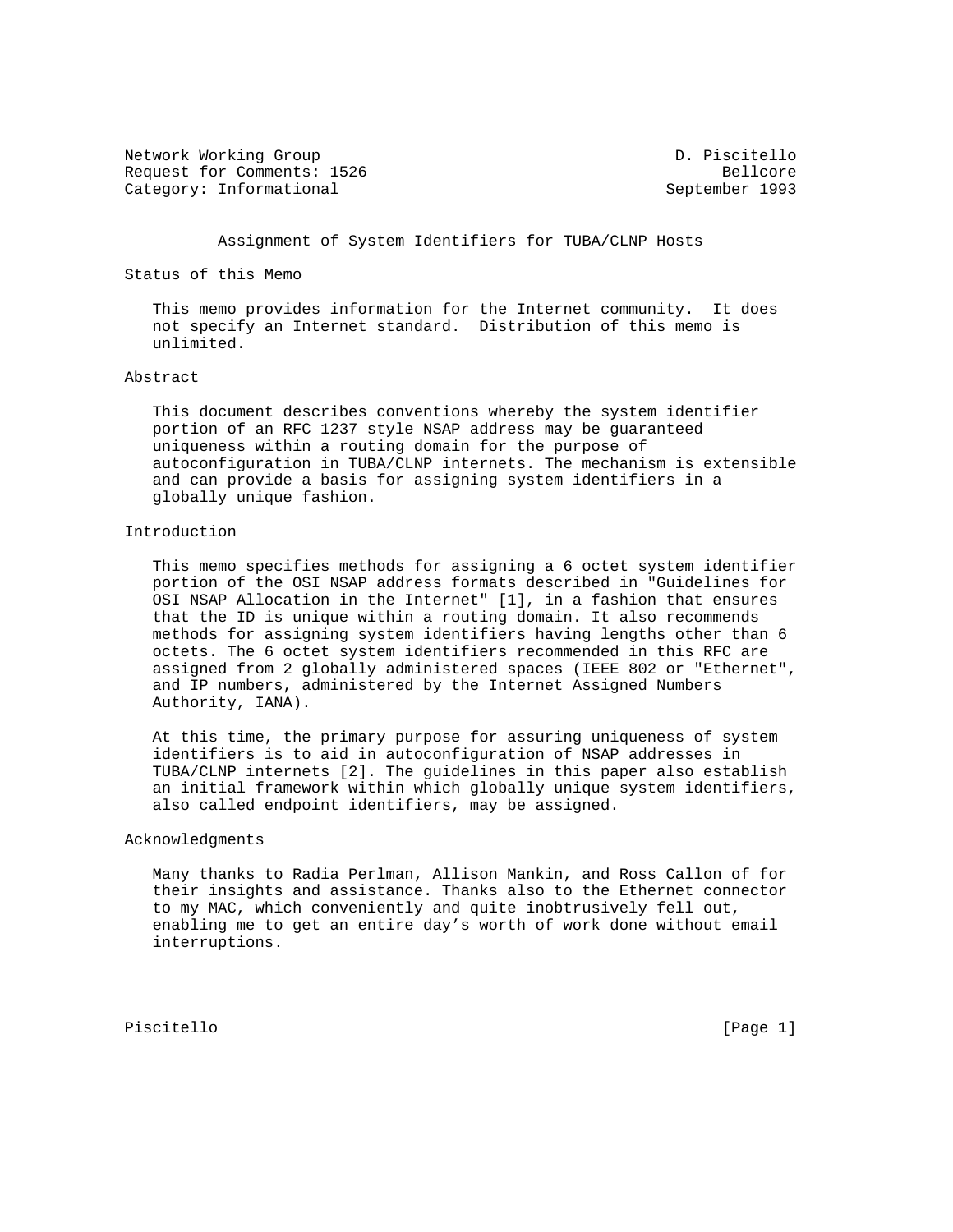## 1. Background

 The general format of OSI network service access point (NSAP) addresses is illustrated in Figure 1.



Figure 1: OSI NSAP Address Structure.

 The recommended encoding and allocation of NSAP addresses in the Internet is specified in RFC 1237. RFC 1237 makes the following statements regarding the system identifier (ID) field of the NSAPA:

- 1. the ID field may be from one to eight octets in length
- 2. the ID must have a single known length in any particular routing domain
- 3. the ID field must be unique within an area for ESs and level 1 ISs, and unique within the routing domain for level 2 ISs.
- 4. the ID field is assumed to be flat

 RFC 1237 further indicates that, within a routing domain that conforms to the OSI intradomain routing protocol [3] the lower-order octets of the NSAP should be structured as the ID and SEL fields shown in Figure 1 to take full advantage of intradomain IS-IS routing. (End systems with addresses which do not conform may require additional manual configuration and be subject to inferior routing performance.)

 Both GOSIP Version 2 (under DFI-80h, see Figure 2a) and ANSI DCC NSAP addressing (Figure 2b) define a common DSP structure in which the system identifier is assumed to be a fixed length of 6 octets.

Piscitello [Page 2]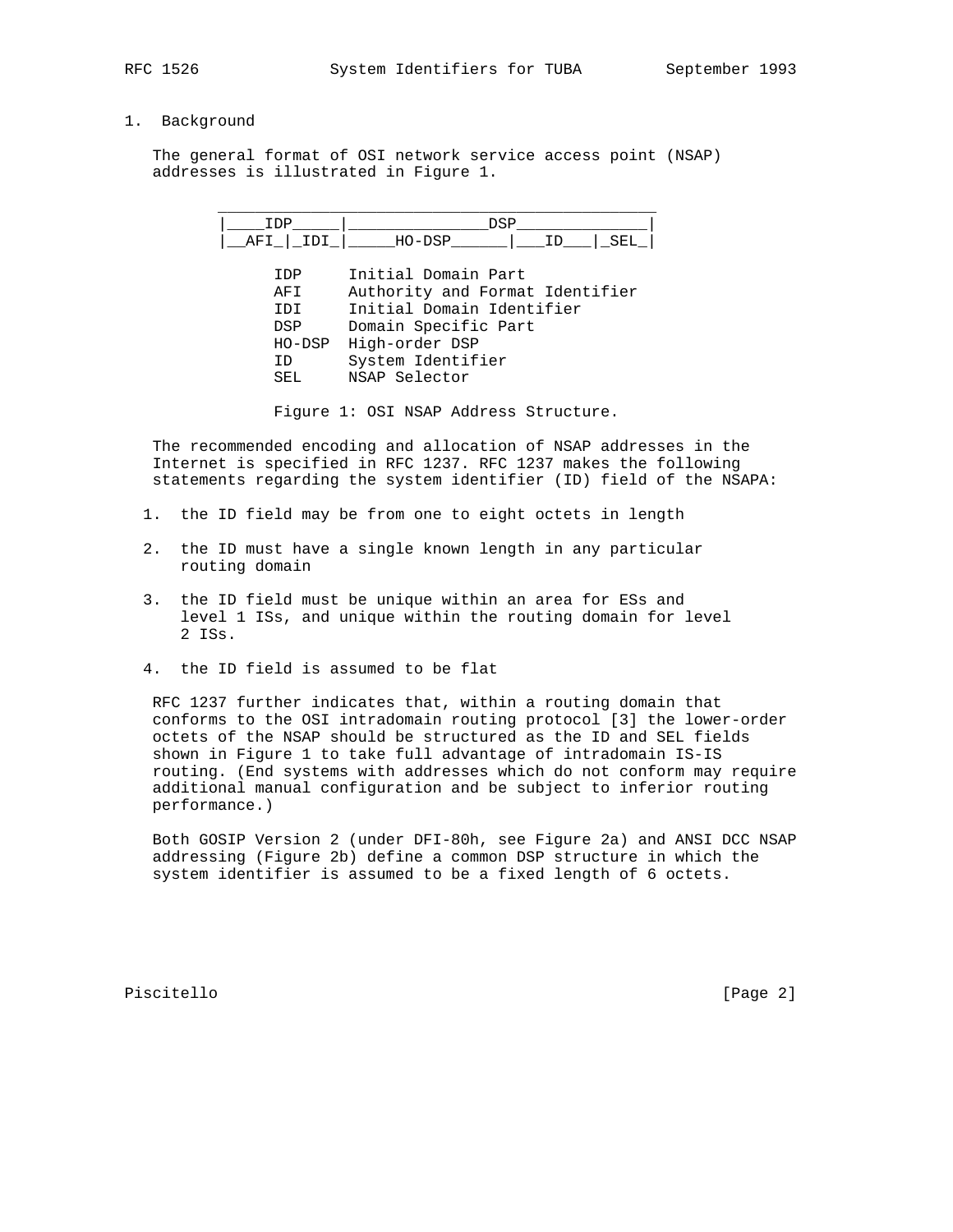| RFC | 1526 |
|-----|------|
|     |      |

 $\overline{\phantom{a}}$  ,  $\overline{\phantom{a}}$  ,  $\overline{\phantom{a}}$  ,  $\overline{\phantom{a}}$  ,  $\overline{\phantom{a}}$  ,  $\overline{\phantom{a}}$  ,  $\overline{\phantom{a}}$  ,  $\overline{\phantom{a}}$  ,  $\overline{\phantom{a}}$  ,  $\overline{\phantom{a}}$  ,  $\overline{\phantom{a}}$  ,  $\overline{\phantom{a}}$  ,  $\overline{\phantom{a}}$  ,  $\overline{\phantom{a}}$  ,  $\overline{\phantom{a}}$  ,  $\overline{\phantom{a}}$ 

|        | $IDP \leftarrow->$                                                                                                                                                                                                             |                                                                                         |
|--------|--------------------------------------------------------------------------------------------------------------------------------------------------------------------------------------------------------------------------------|-----------------------------------------------------------------------------------------|
|        | AFI<br>IDI<br>0005<br>47                                                                                                                                                                                                       | $\leftarrow -$ DSP $\leftarrow$ $\rightarrow$<br>DFI   AA   Rsvd   RD   Area   ID   Sel |
| octets | 2                                                                                                                                                                                                                              | 3<br>2<br>$\mathcal{L}$<br>2<br>6                                                       |
|        |                                                                                                                                                                                                                                | Figure 2 (a): GOSIP Version 2 NSAP structure.                                           |
|        | $\leftarrow -$ IDP $\leftarrow$ $>$                                                                                                                                                                                            |                                                                                         |
|        | IDI<br>AFI                                                                                                                                                                                                                     | <-- DSP -->                                                                             |
|        | 39                                                                                                                                                                                                                             | _840__ DFI_ _ORG_ Rsvd_ RD_ Area_ _ID_ Sel_                                             |
| octets | $\mathcal{L}$                                                                                                                                                                                                                  | $\overline{2}$<br>2<br>2<br>3<br>6                                                      |
|        | IDP                                                                                                                                                                                                                            | Initial Domain Part                                                                     |
|        | AFI                                                                                                                                                                                                                            | Authority and Format Identifier                                                         |
|        | IDI                                                                                                                                                                                                                            | Initial Domain Identifier                                                               |
|        | DSP                                                                                                                                                                                                                            | Domain Specific Part                                                                    |
|        | DFI                                                                                                                                                                                                                            | DSP Format Identifier                                                                   |
|        | ORG                                                                                                                                                                                                                            | Organization Name (numeric form)                                                        |
|        | Rsvd                                                                                                                                                                                                                           | Reserved                                                                                |
|        | RD and the set of the set of the set of the set of the set of the set of the set of the set of the set of the set of the set of the set of the set of the set of the set of the set of the set of the set of the set of the se | Routing Domain Identifier                                                               |
|        | Area                                                                                                                                                                                                                           | Area Identifier                                                                         |

 ID System Identifier SEL NSAP Selector

Figure 2(b): ANSI NSAP address format for DCC=840

2. Autoconfiguration

 There are provisions in OSI for the autoconfiguration of area addresses. OSI end systems may learn their area addresses automatically by observing area address identified in the IS-Hello packets transmitted by routers using the ISO 9542 End System to Intermediate System Routing Protocol, and may then insert their own system identifier. (In particular, RFC 1237 explains that when the ID portion of the address is assigned using IEEE style 48-bit identifiers, an end system can reconfigure its entire NSAP address automatically without the need for manual intervention.) End systems that have not been pre-configured with an NSAPA may also request an address from an intermediate system their area using [5].

2.1 Autoconfiguration and 48-bit addresses

 There is a general misassumption that the 6-octet system identifier must be a 48-bit IEEE assigned (ethernet) address. Generally speaking, autoconfiguration does not rely on the use of a 48-bit ethernet style address; any system identifier that is globally

Piscitello [Page 3]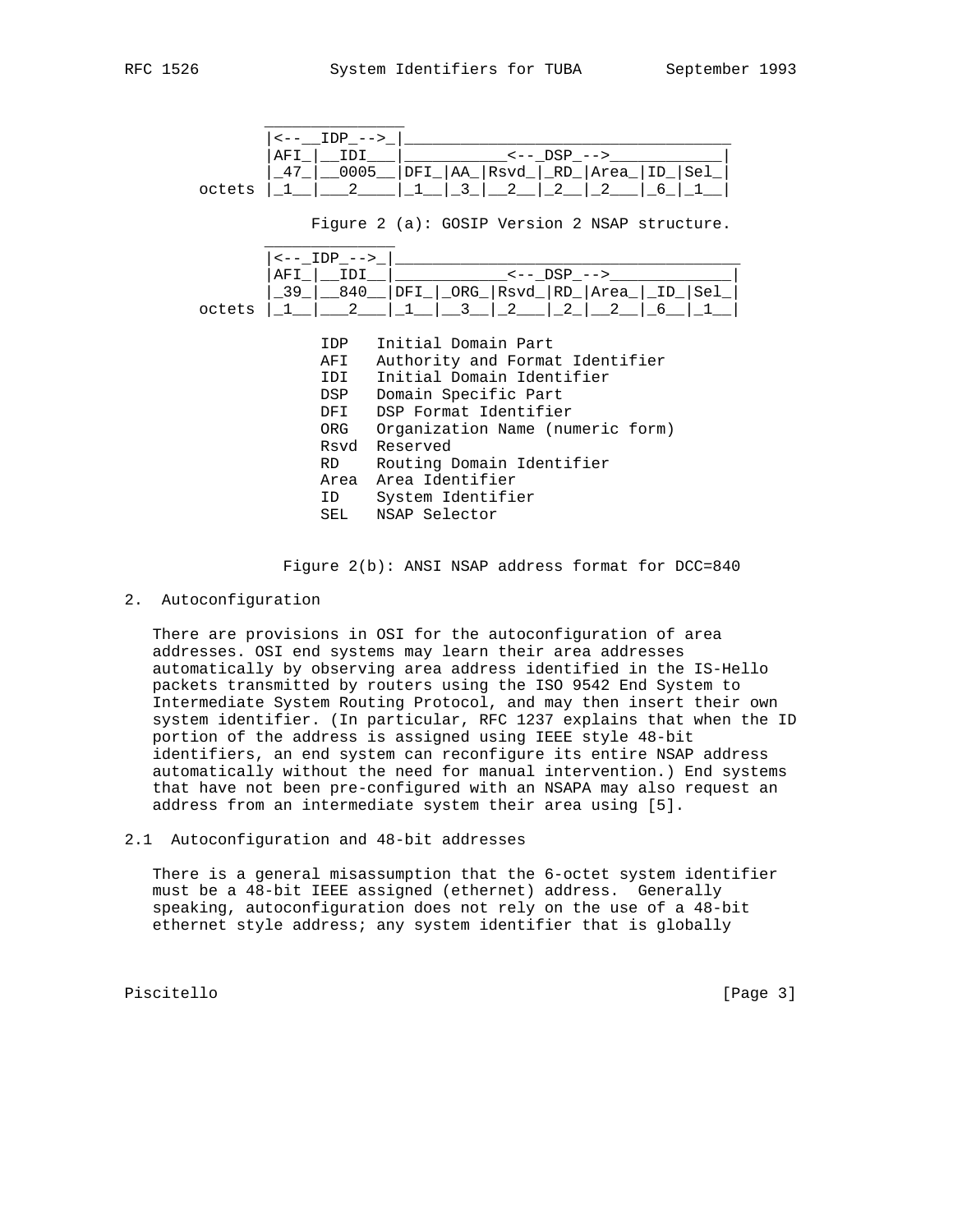administered and is unique will do. The use of 48-bit/6 octet system identifiers is "convenient...because it is the same length as an 802 address", but more importantly, choice of a single, uniform ID length allows for "efficient packet forwarding", since routers won't have to make on the fly decisions about ID length (see [6], pages 156-157). Still, it is not a requirement that system identifiers be 6 octets to operate the the IS-IS protocol, and IS-IS allows for the use of IDs with lengths from 1 to 8 octets.

3. System Identifiers for TUBA/CLNP

 Autoconfiguration is a desirable feature for TUBA/CLNP, and is viewed by some as "essential if a network is to scale to a truly large size" [6].

 For this purpose, and to accommodate communities who do not wish to use ethernet style addresses, a generalized format that satisfies the following criteria is desired:

- o the format is compatible with installed end systems complying to RFC 1237
- o the format accommodates 6 octet, globally unique system identifiers that do not come from the ethernet address space
- o the format accommodates globally unique system identifiers having lengths other than 6 octets

 The format and encoding of a globally unique system identifier that meets these requirements is illustrated in Figure 3:

|  | Octet 1 Octet 2 Octet 3  Octet LLL-1 Octet LLLL           |  |
|--|-----------------------------------------------------------|--|
|  |                                                           |  |
|  | xxxx TTGM   xxxx xxxx   xxxx xxxx   xxxx xxxx   xxxx xxxx |  |
|  |                                                           |  |

Figure 3. General format of the system identifier

3.1 IEEE 802 Form of System Identifier

 The format is compatible with globally assigned IEEE 802 addresses, since it carefully preserves the semantics of the global/local and group/individual bits. Octet 1 identifies 2 qualifier bits, G and M, and a subtype (TT) field whose semantics are associated with the qualifier bits. When a globally assigned IEEE 802 address is used as a system identifier, the qualifier bit M, representing the multicast/unicast bit, must always be set to zero to denote a unicast address. The qualifier bit G may be either 0 or 1, depending on

Piscitello [Page 4]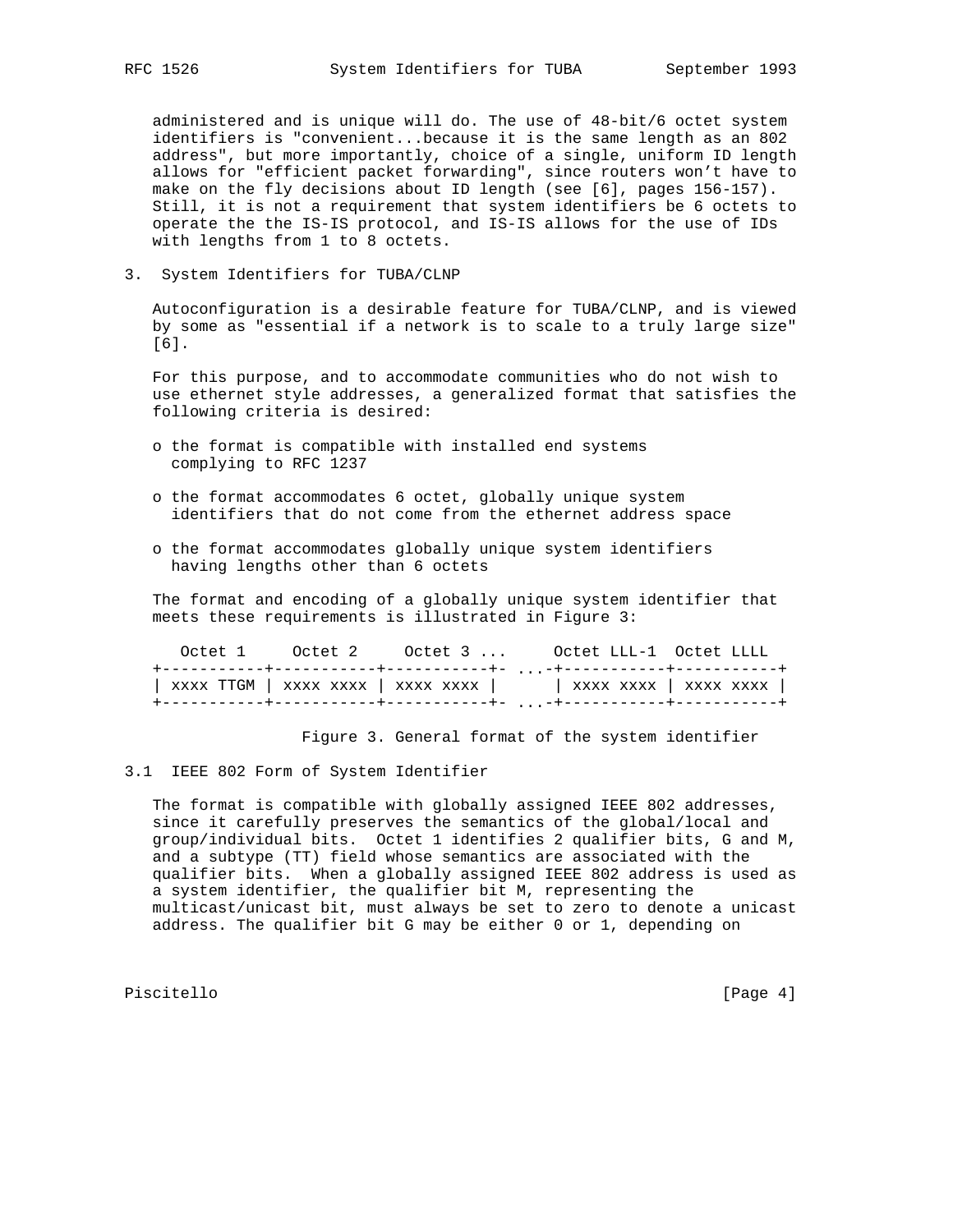whether the individual address is globally or locally assigned. In these circumstances, the subtype bits are "don't care", and the system identifier shall be interpreted as a 48-bit, globally unique identifier assigned from the IEEE 802 committee (an ethernet address). The remaining bits in octet 1, together with octets 2 and 3 are the vendor code or OUI (organizationally unique identifier), as illustrated in Figure 4. The ID is encoded in IEEE 802 canonical form (low order bit of low order hex digit of leftmost octet is the first bit transmitted).

 Octet 1 Octet 2 Octet 3 Octet 4 Octet 5 Octet 6 +-----------+-----------+-----------+-----------+-----------+-----------+ | VVVV VV00 | VVVV VVVV | VVVV VVVV | SSSS SSSS | SSSS SSSS | SSSS SSSS | +-----------+-----------+-----------+-----------+-----------+-----------+ |------------vendor code -----------|--------station code---------------|

Figure 4. IEEE 802 form of system identifier

4. Embedded IP Address as System Identifier

 To distinguish 48-bit IEEE 802 addresses used as system identifiers from other forms of globally admininistered system identifiers, the qualifer bit M shall be set to 1. The correct interpretation of the M bit set to 1 should be, "this can't be an IEEE 802 multicast address, since use of multicast addresses is by convention illegal, so it must be some other form of system identifier". The subtype (TT) bits illustrated in Figure 3 thus become relevant.

When the subtype bits (TT) are set to a value of 0, the system identifier contains an embedded IP address. The remainder of the 48 bit system identifier is encoded as follows. The remaining nibble in octet 1 shall be set to zero. Octet 2 is reserved and shall be set to a pre-assigned value (see Figure 5). Octets 3 through 6 shall contain a valid IP address, assigned by IANA. Each octet of the IP address is encoded in binary, in internet canonical form, i.e., the leftmost bit of the network number first.

| Octet 1 0ctet 2 0ctet 3 0ctet 4 0ctet 5 0ctet 6 |  |                                                                       |
|-------------------------------------------------|--|-----------------------------------------------------------------------|
|                                                 |  | 0000 0001   1010 1010   aaaa aaaa   bbbb bbbb   cccc cccc   dddd dddd |

|-len&Type--|--reserved-|---------IP address----------------------------|

Figure 5. Embedded IP address as system identifier

Piscitello [Page 5]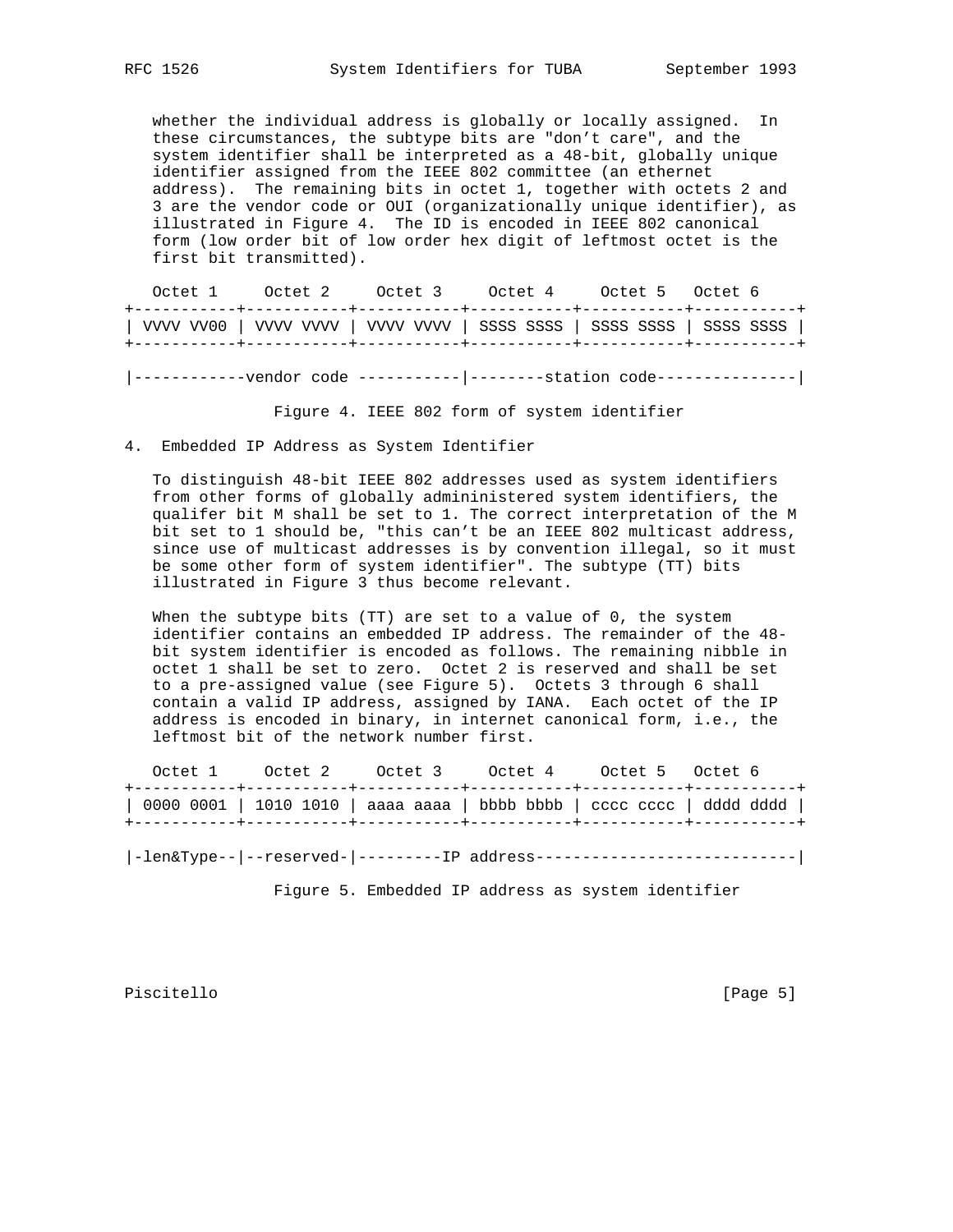As an example, the host "eve.bellcore.com = 128.96.90.55" could retain its IP address as a system identifier in a TUBA/CLNP network. The encoded ID is illustrated in Figure 6.

|  | Octet 1 Octet 2 Octet 3 Octet 4 Octet 5 Octet 6 |  |  |
|--|-------------------------------------------------|--|--|
|  |                                                 |  |  |
|  |                                                 |  |  |

|-len&Type--|--reserved-|---------IP address----------------------------|

Figure 6. Example of IP address encoded as ID

H 2 "Other forms of System Identifiers"

 To allow for the future definition of additional 6-octet system identifiers, the remaining subtype values are reserved.

 It is also possible to identify system identifiers with lengths other than 6 octets. Communities who wish to use 8 octet identifiers (for example, embedded E.164 international numbers for the ISDN ERA) must use a GOSIP/ANSI DSP format that allows for the specification of 2 additional octets in the ID field, perhaps at the expense of the "Rsvd" fields; this document recommends that a separate Domain Format Indicator value be assigned for such purposes; i.e., a DFI value that is interpreted as saying, among other things, "the system identifier encoded in this DSP is 64-bits/8 octets. The resulting ANSI/GOSIP DSP formats under such circumstances are illustrated in Figure 7:

Piscitello [Page 6]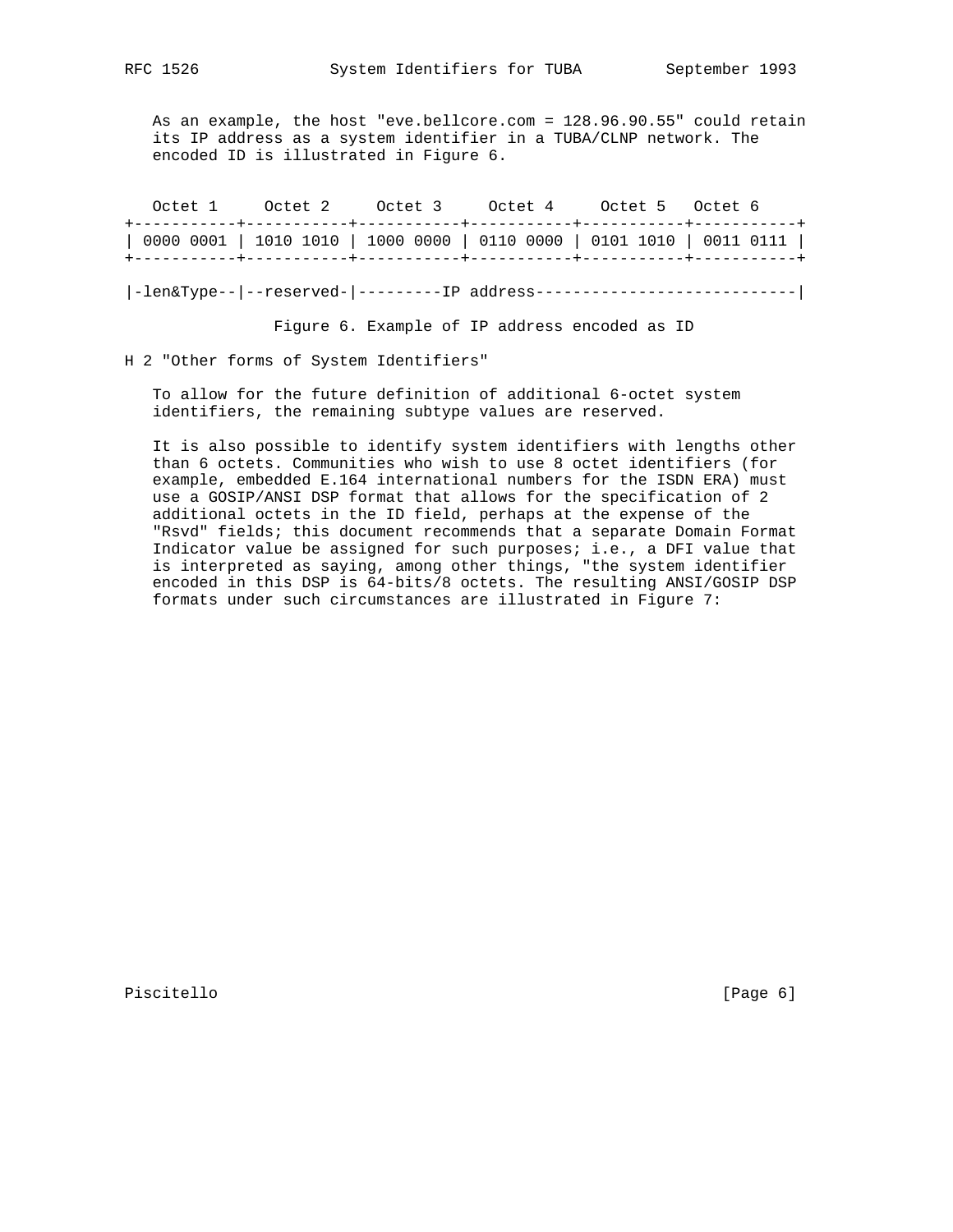|        |     | $--$ |  |                 |     |     |
|--------|-----|------|--|-----------------|-----|-----|
|        | AF. |      |  | $<--$ DSP $-->$ |     |     |
|        |     | 84 N |  | ORG_ RD_ Area_  | TD. | Se] |
| octets |     |      |  |                 |     |     |

Figure 7a: ANSI NSAP address format for DCC=840, DFI=foo



| <b>IDP</b> | Initial Domain Part             |
|------------|---------------------------------|
| AFI        | Authority and Format Identifier |
| IDI        | Initial Domain Identifier       |
| DSP        | Domain Specific Part            |
| DFI        | DSP Format Identifier           |
| AA         | Administrative Authority        |
| RD –       | Routing Domain Identifier       |
|            | Area Area Identifier            |
| ID         | System Identifier               |
| SEL        | NSAP Selector                   |
|            |                                 |

Figure 7b: GOSIP Version 2 NSAP structure, DFI=bar

 Similar address engineering can be applied for those communities who wish to have shorter system identifiers; have another DFI assigned, and expand the reserved field.

5. Conclusions

 This proposal should debunk the "if it's 48-bits, it's gotta be an ethernet address" myth. It demonstrates how IP addresses may be encoded within the 48-bit system identifier field in a compatible fashion with IEEE 802 addresses, and offers guidelines for those who wish to use system identifiers other than those enumerated here.

Piscitello [Page 7]